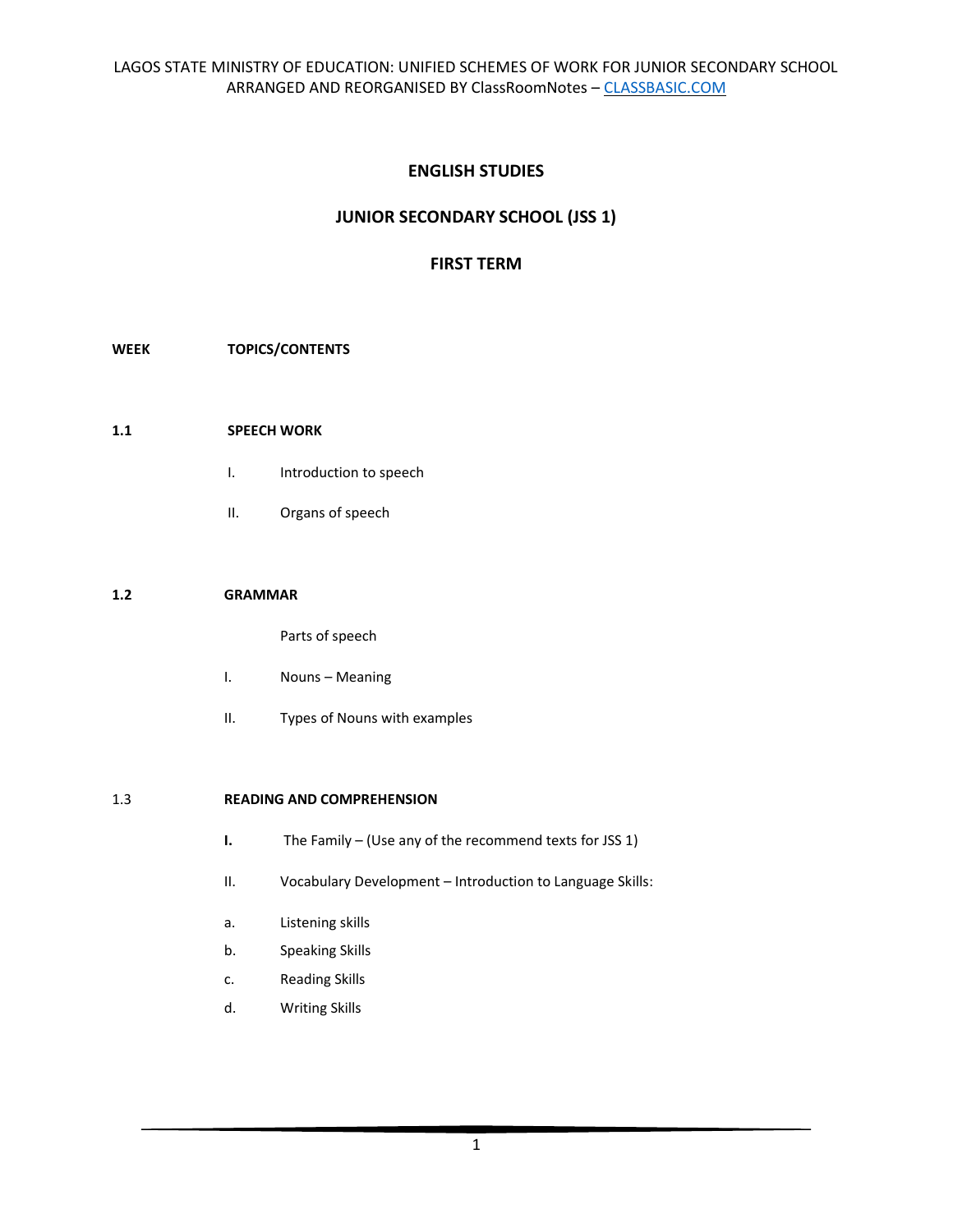### **1.4 COMPOSITION**

- I. Meaning of Composition
- II. Types of Composition (Narrative, Descriptive, Argumentative, Expository).

### **1.5 LITERATURE IN ENGLISH**

- I. What is Literature?
- II. The Features of Literature
- III. Types of Literature Oral, Historical, Dance Drama, Miming…… With reference to related texts.

### **2.1 SPEECH WORK**

- I. Pure Vowels sound (Monotones)
- II. Examples

### **2.2 GRAMMAR**

PRONOUN

- I. Meaning, Identification
- II. Types of Pronouns

### **2.3 READING AND COMPREHENSION**

Reading Strategies – (SPQ3R) – Survey, Preview, Question, Recite, Recall, Review, and Vocabulary Development Members of the family.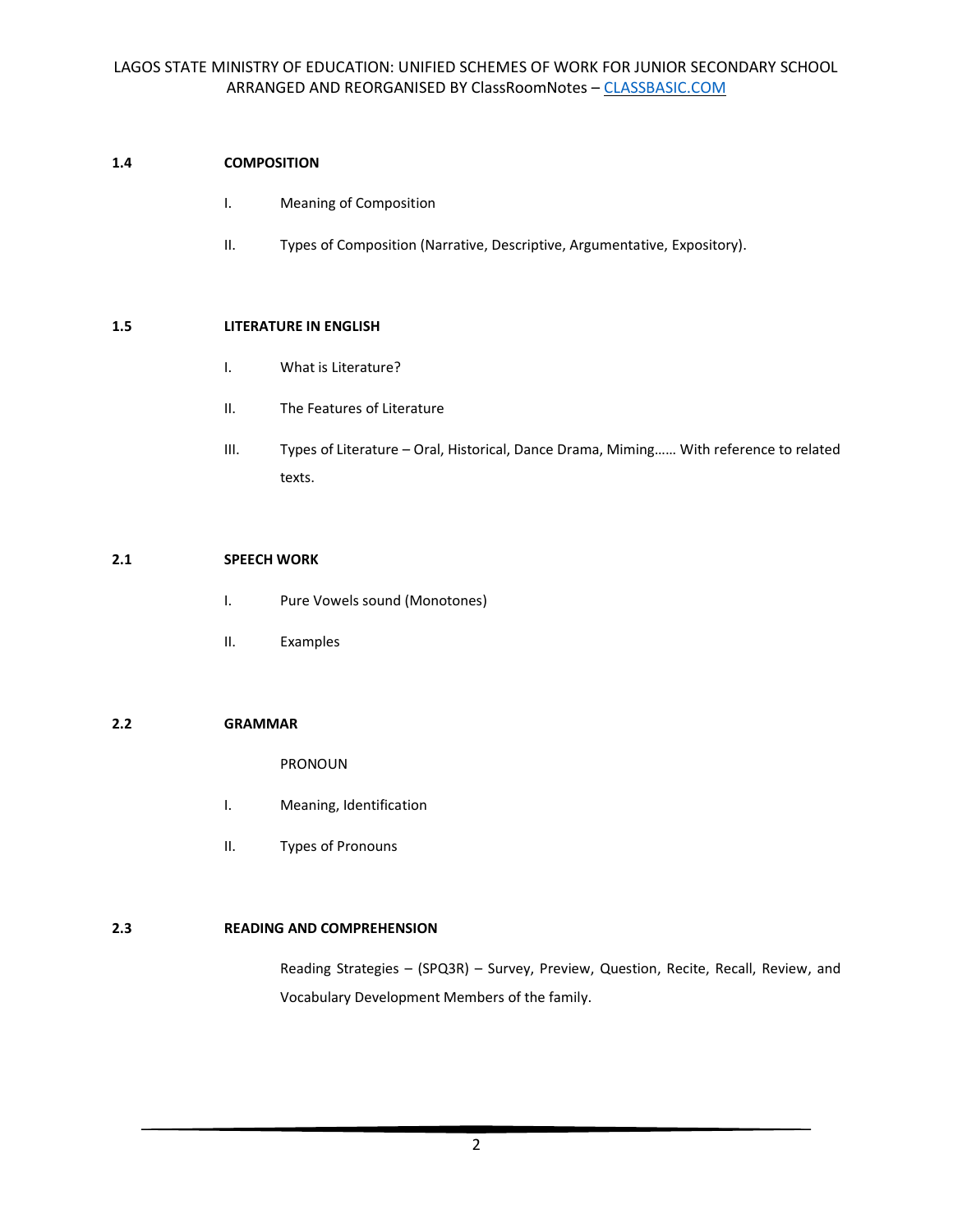# **2.4 COMPOSITION**

Elements of Composition – Introduction, body and conclusion.

### **2.5 LITERATURE IN ENGLISH**

- I. Purpose/Functions of Literature
- II. Introduction to prose Use the recommended text.

### **3.1 SPEECH WORK**

Vowel / i: /

### **3.2 GRAMMAR**

Verbs

- I. Definitions, Identification with example.
- II. Types of Verbs Transitive, Intransitive, Regular, Irregular, Auxiliary, Lexical

### **3.3 READING AND COMPREHENSION**

- I. Identification of main / supporting ideas.
- II. Vocabulary Development Your school subjects

### **3.4 COMPOSITION**

Outlining the differences between Descriptive essay and Narrative essays.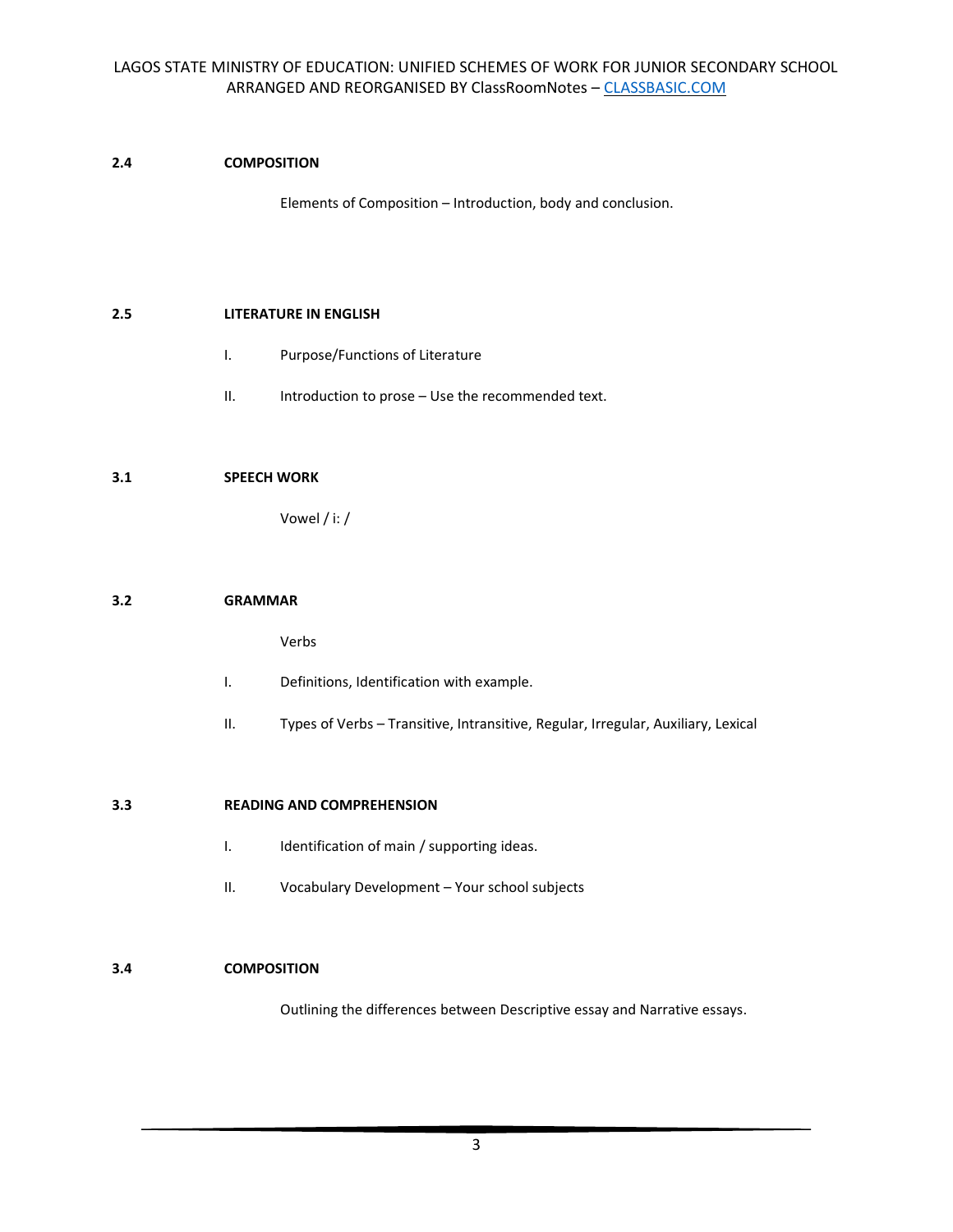# **3.5 LITERATURE IN ENGLISH**

- I. Introduction to the elements of prose (plot, style, characterization)
- II. Types of oral literature

### **4.1 SPEECH WORK**

Vowel Sound / i /

### **4.2 GRAMMAR**

Adjectives

- I. Definition and Identification
- II. Types of Adjectives

### **4.3 READING AND COMPREHENSION**

Reading to answer specific questions – Test for knowledge and translation level.

### **4.4 COMPOSITION**

Narrative Essay – My experience in former school

# **4.5 LITERATURE IN ENGLISH**

- I. Use the recommended text on prose
- II. Features of Oral Literature

# **5.1 SPEECH WORK**

Vowel Sound / e /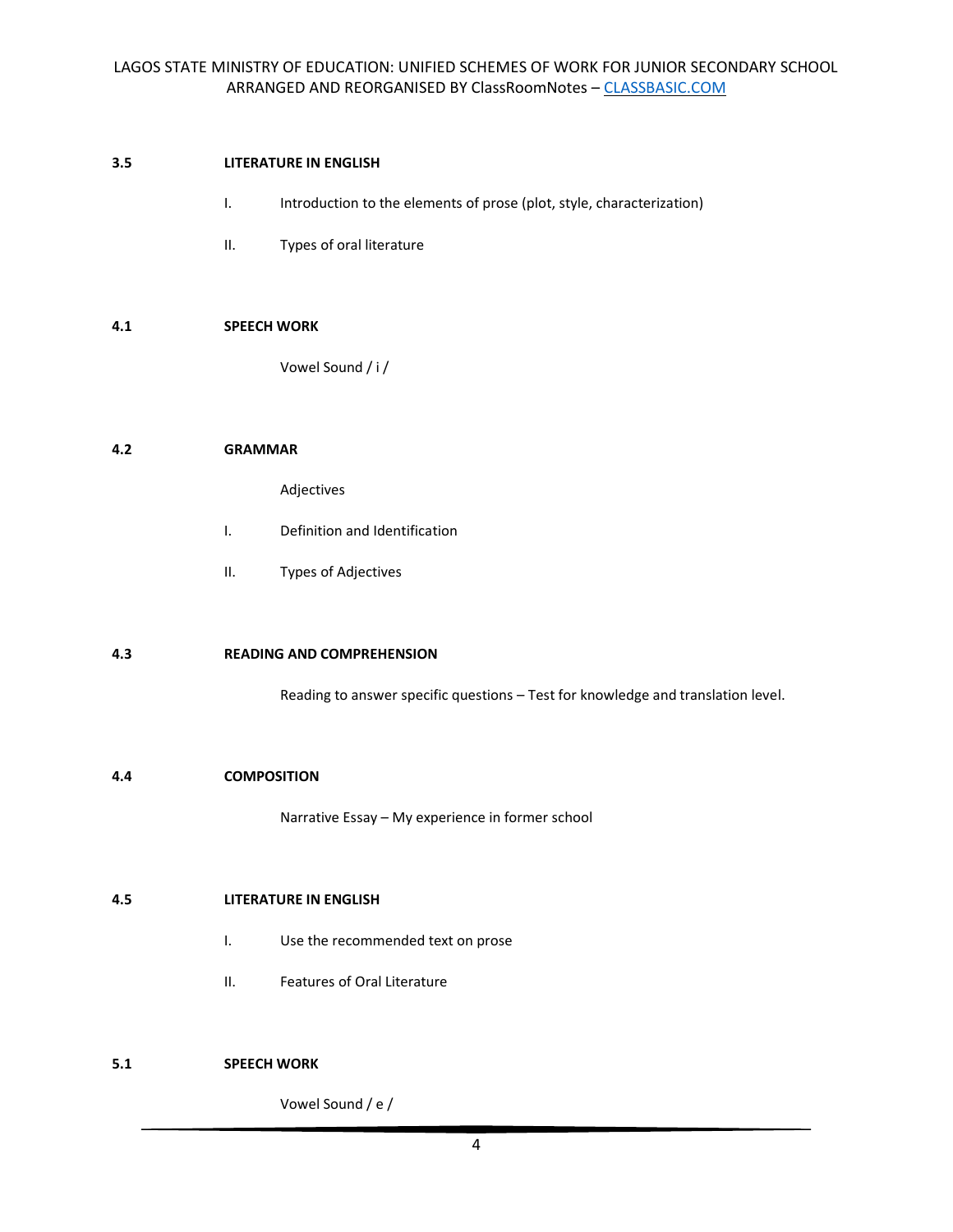# **5.2 GRAMMAR**

Comparison of Adjectives – Absolute Adjectives

- I. Excellent,
- II. Superior
- III. Total

### **5.3 READING AND COMPREHENSION**

Differentiating between the main ideas and the supporting ideas in a given passage.

# **5.4 COMPOSITION**

Paragraph writing – Arrangement of ideas in logical sequence with introduction and conclusion.

### **5.5 LITERATURE IN ENGLISH**

- I. Introduction to Drama
- II. Types and elements of drama
- III. Characterization and themes in the recommended prose text.

### **6.1 SPEECH WORK**

Vowel Sound / æ /

### **6.2 GRAMMAR**

- I. Definition, Identification
- II. Types of Adverb with examples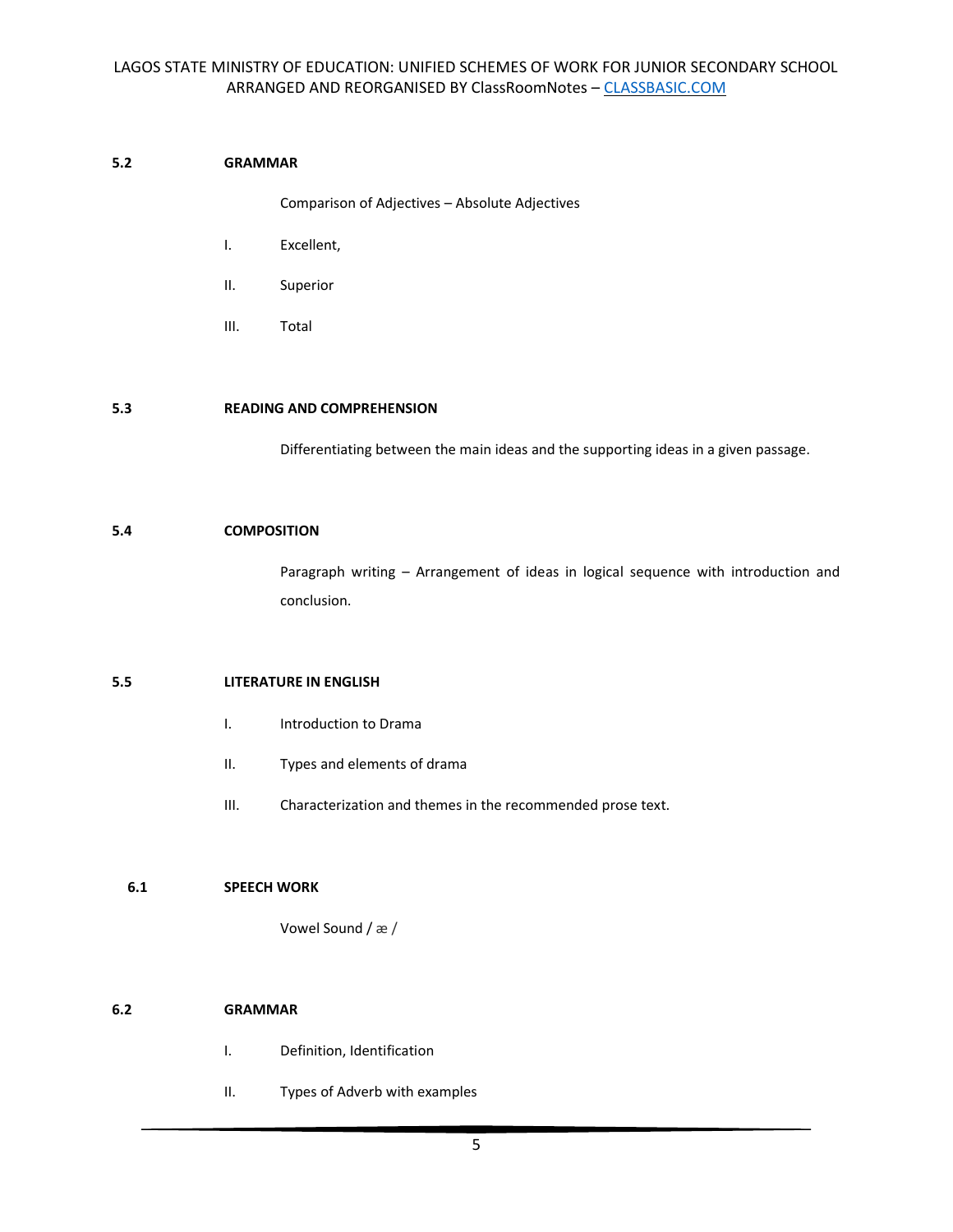### **6.3 READING AND COMPREHENSION**

Reading to answer specific questions: test for interpretation level and projection level.

### **6.4 COMPOSITION**

Descriptive Essay – A Market place.

### **6.5 LITERATURE IN ENGLISH**

- I. Use the recommended text on drama.
- II. Plot and setting in the recommended drama text.

#### **7.1 SPEECH WORK**

Vowel Sound / a: /

#### **7.2 GRAMMAR**

Prepositions

- I. Definition and Identification
- II. Types and Functions with Examples.

### **7.3 READING AND COMPREHENSION**

Application of the reading technique (SPQ3R) to given passage.

### **7.4 COMPOSITION**

- I. Introduction to Letter Writing
- II. Types of Letter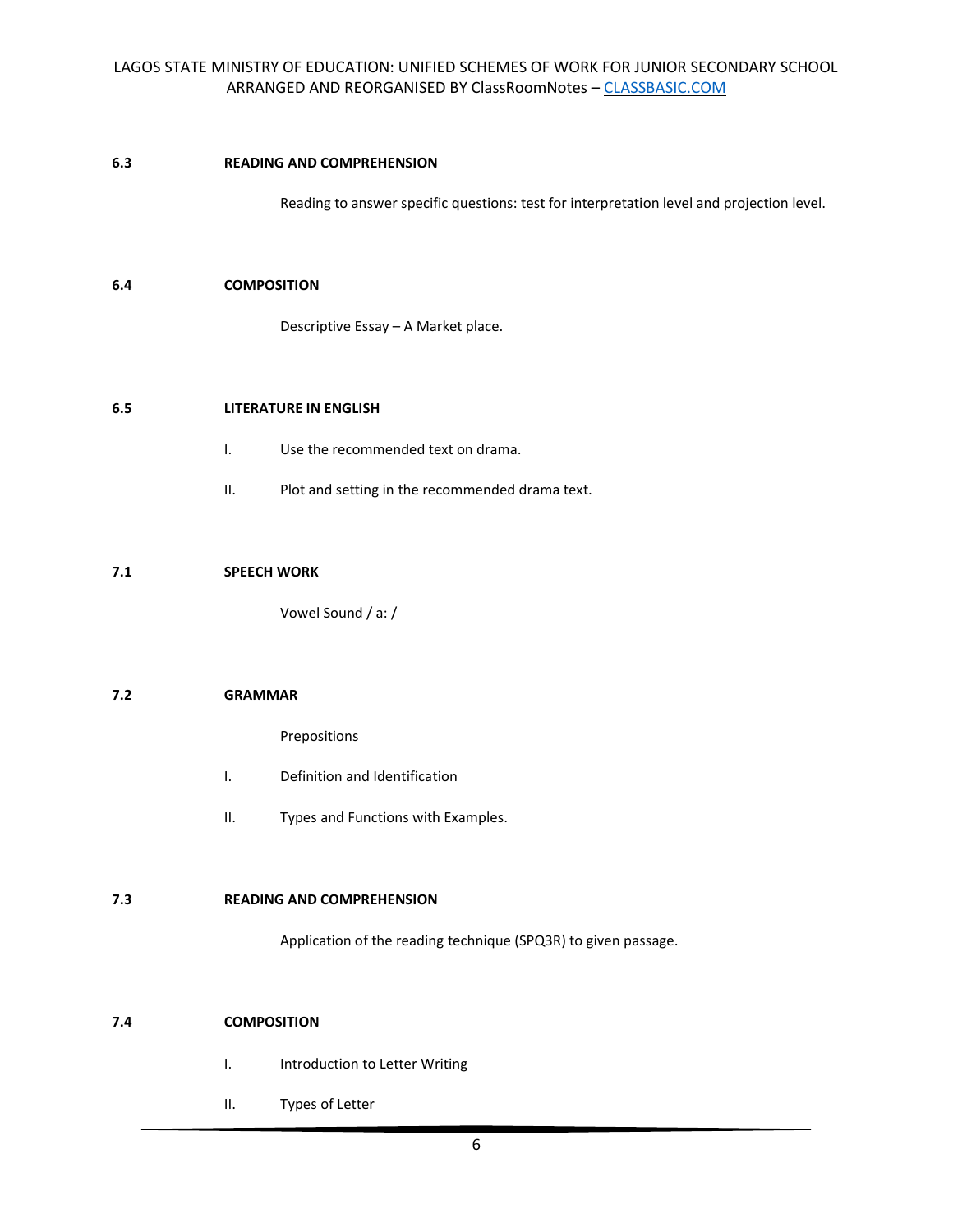### **7.5 LITERATURE IN ENGLISH**

- I. Introduction to Folktales
- II. Definition and Types
- III. Narration of a Folktale

### **8.1 SPEECH WORK**

Vowel Sound / ɒ /

### **8.2 GRAMMAR**

Conjunctions

- I. Definition, Identification
- II. Types
	- a. Subordinating
	- b. Coordinating
- III. Functions

### **8.3 READING AND COMPREHENSION**

Asking questions to cover all the levels of comprehension (where, when, how, why and what)

### **8.4 COMPOSITION**

Features of an informal letter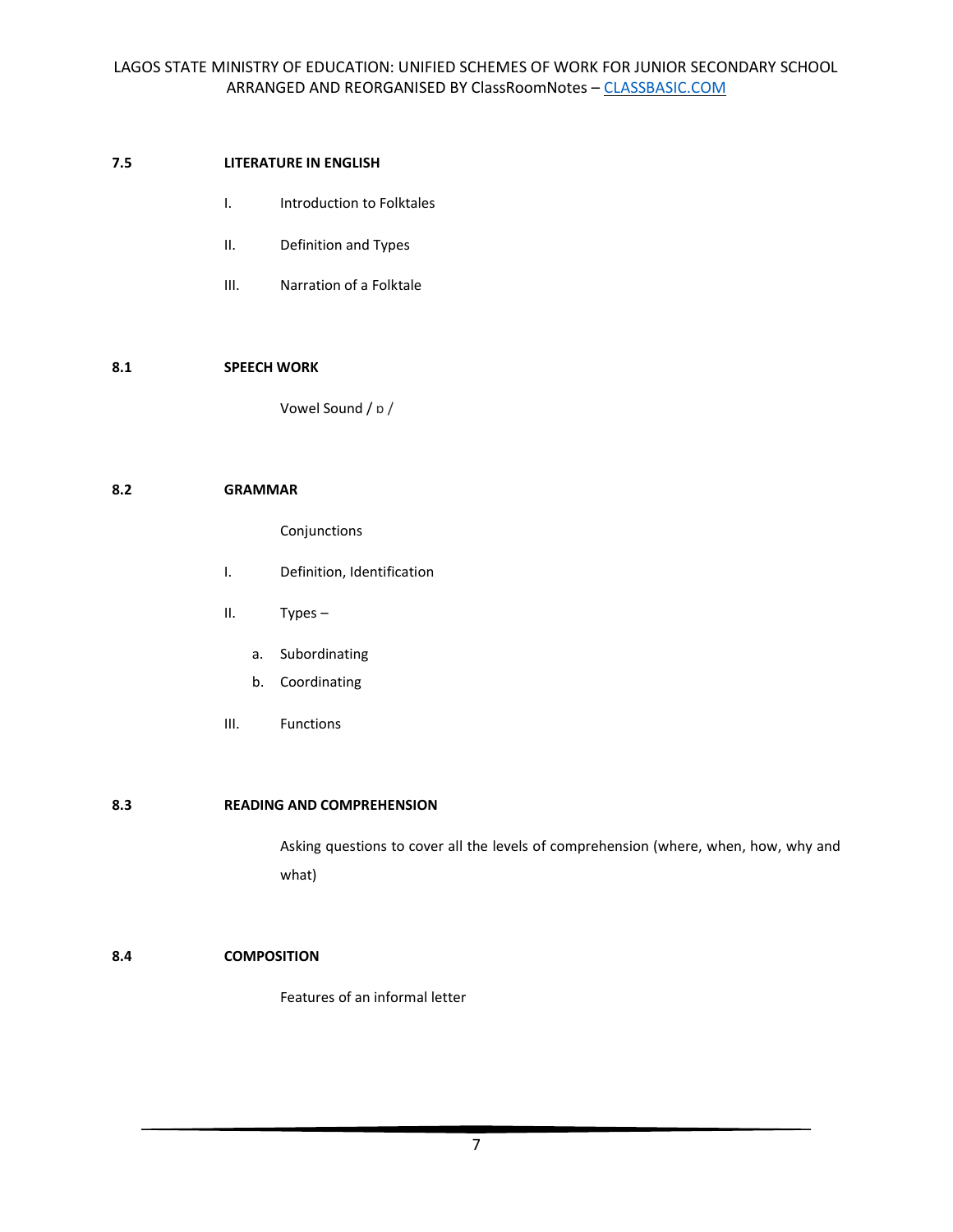### **8.5 LITERATURE IN ENGLISH**

- I. Use the recommended text on drama
- II. Introduction to figures of speech (Simile, Metaphor, Irony,....)

# **9.1 SPEECH WORK**

Vowel Sound / c: /

### **9.2 GRAMMAR**

Introduction to Adverbials (Features, Functions and Types)

### **9.3 READING AND COMPREHENSION**

Asking specific questions that will elicit student opinion.

### **9. 4 COMPOSITION**

Informal Letter – Letter to your cousin telling him/her about your new school.

### **9.5 LITERATURE IN ENGLISH**

- I. A review of the recommend texts
- II. Figures of Speech
- **10. REVISION**

**11. TESTS**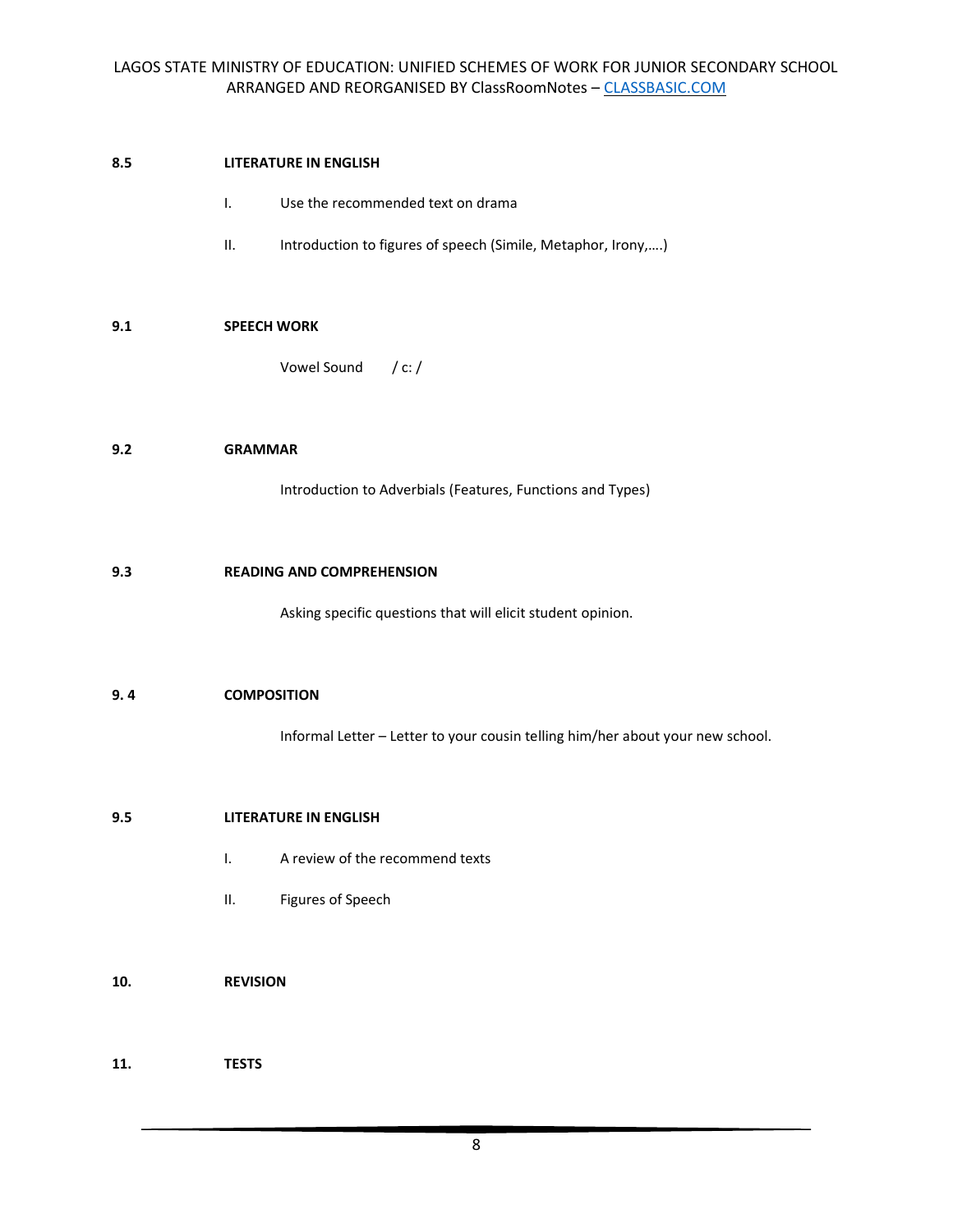# **12 & 13. EXAMINATION**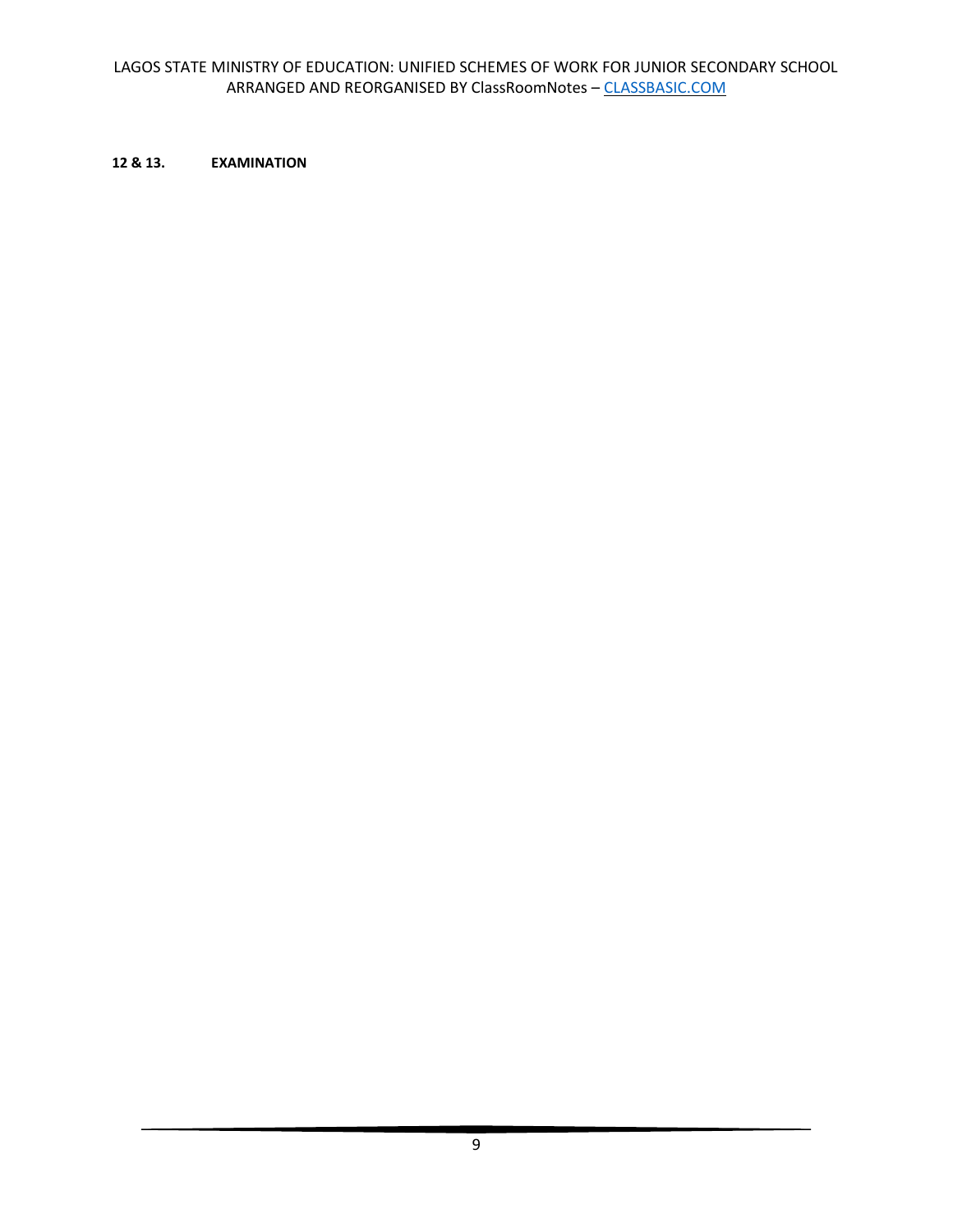# **ENGLISH STUDIES**

# **JUNIOR SECONDARY SCHOOL (JSS 1)**

# **SECOND TERM**

### **WEEKS TOPICS/CONTENTS**

- **1.0 REVISION OF LAST TERM'S. EXAMINATION AND WORK WITH EMPHASIS ON GRAMMAR**
- **2.1 SPEECH WORK**

Vowel Sounds / u / and / u: /

# **2.2 GRAMMAR**

Adverbials (Frequency and Manner)

#### **2.3 READING AND COMPREHENSION**

Asking specific questions that require conclusion to be drawn by students

#### **2.4 COMPOSITION**

Letter Writing

- I. Formal Letter
- II. Features of a Formal letter
- III. Writing a letter of permission to be absent from school to the principal.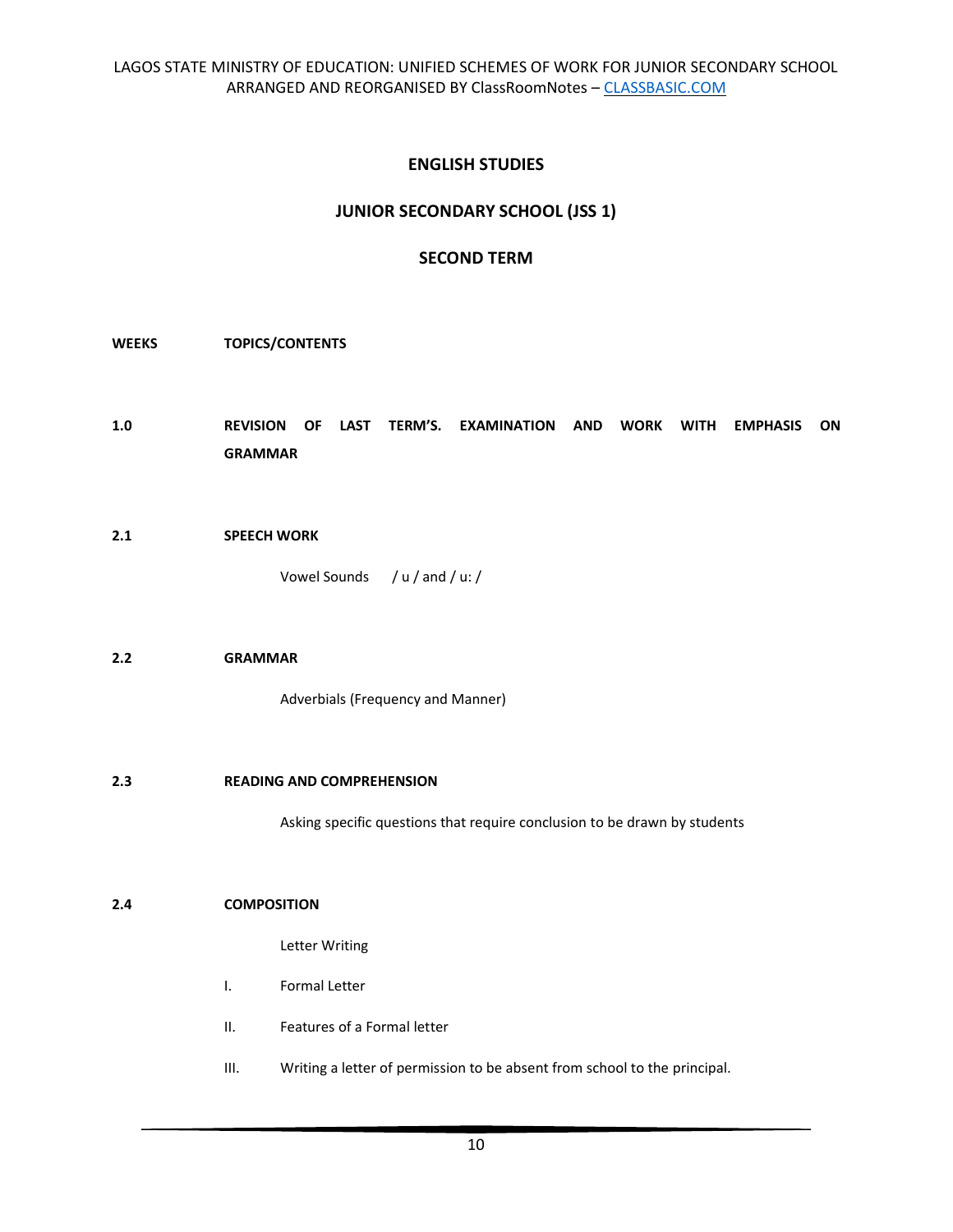### **2.5 LITERATURE IN ENGLISH**

Folktales – African tales

- I. Features and themes of African folktales (Didactic, Entertainment, magical).
- II. Use the recommended text on prose.

### **3.1 SPEECH WORK**

Vowel Sound /u:/

### **3.2 GRAMMAR**

Tenses – Simple Present Tense

### **3.3 READING AND COMPREHENSION**

- I. Asking specific questions that require students to make projections
- II. Vocabulary Development The Library

### **3.4 COMPOSITION**

Formal Letter – A letter to the school authority (refer to week 2)

# **3.5 LITERATURE IN ENGLISH**

- I. Introduction to poetry Definition, Feature (concise, unique,...)
- II. Use the recommended text on prose

# **4.1 SPEECH WORK**

Vowel Sound / ʌ /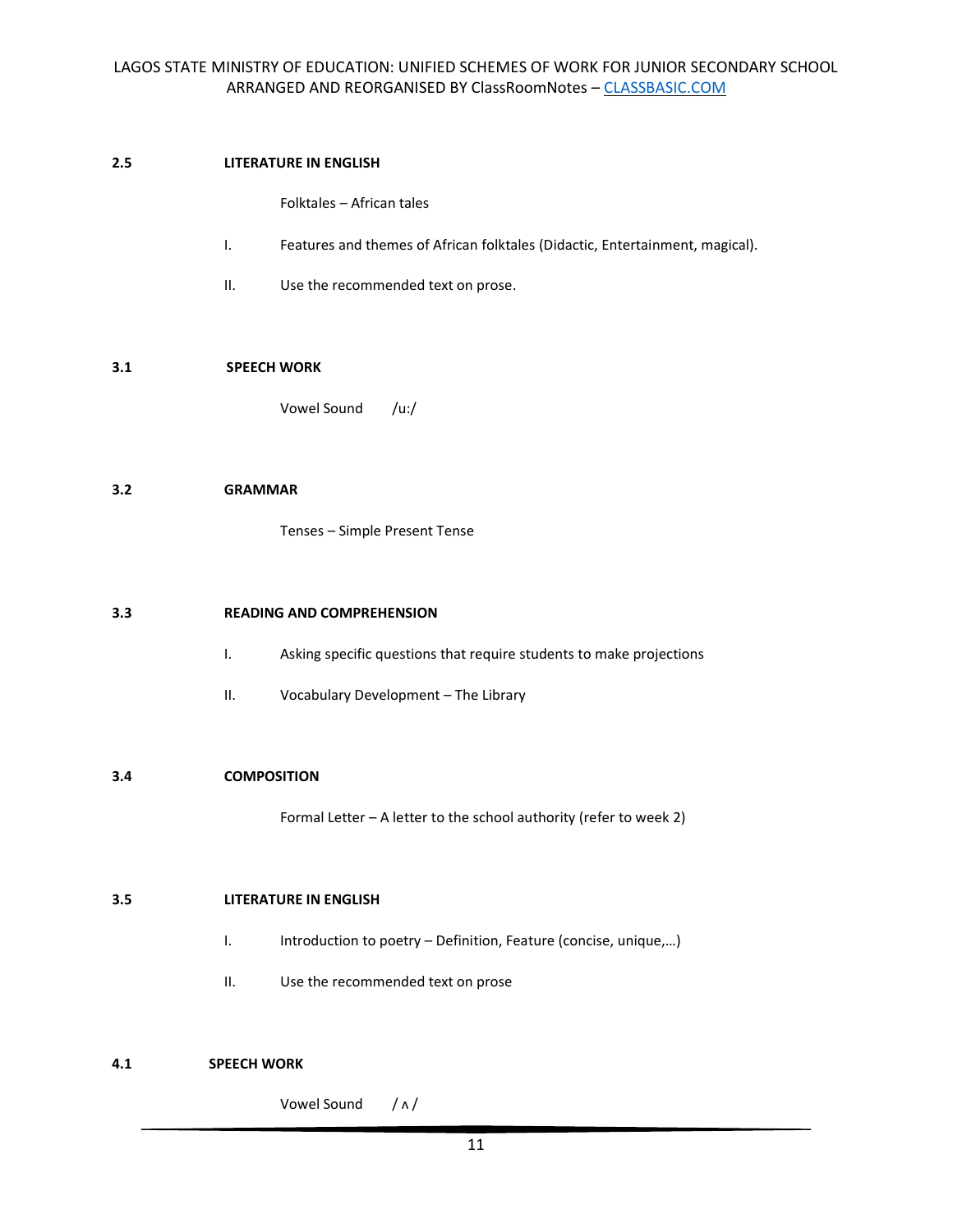# **4.2 GRAMMAR**

Tenses – Simple Past Tense

### **4.3 READING AND COMPREHENSION**

- I. Asking specific questions that require recall of ideas and facts.
- II. Vocabulary Development Marriage related words

#### **4.4 COMPOSITION**

Guided composition – The Federal Roads Safety Commission

#### **4.5 LITERATURE IN ENGLISH**

- I. Poetry Types (Epic, Lyrics…..)
- II. Differentiate between oral and written poetry.

### **5.1 SPEECH WORK**

Vowel Sound / 3: /

### **5.2 GRAMMAR**

Tenses – The Present Continuous Tense

### **5.3 READING AND COMPREHENSION**

Reading to understand the Author's Mood and expression used in the passage e.g. anger, doubt, joy,…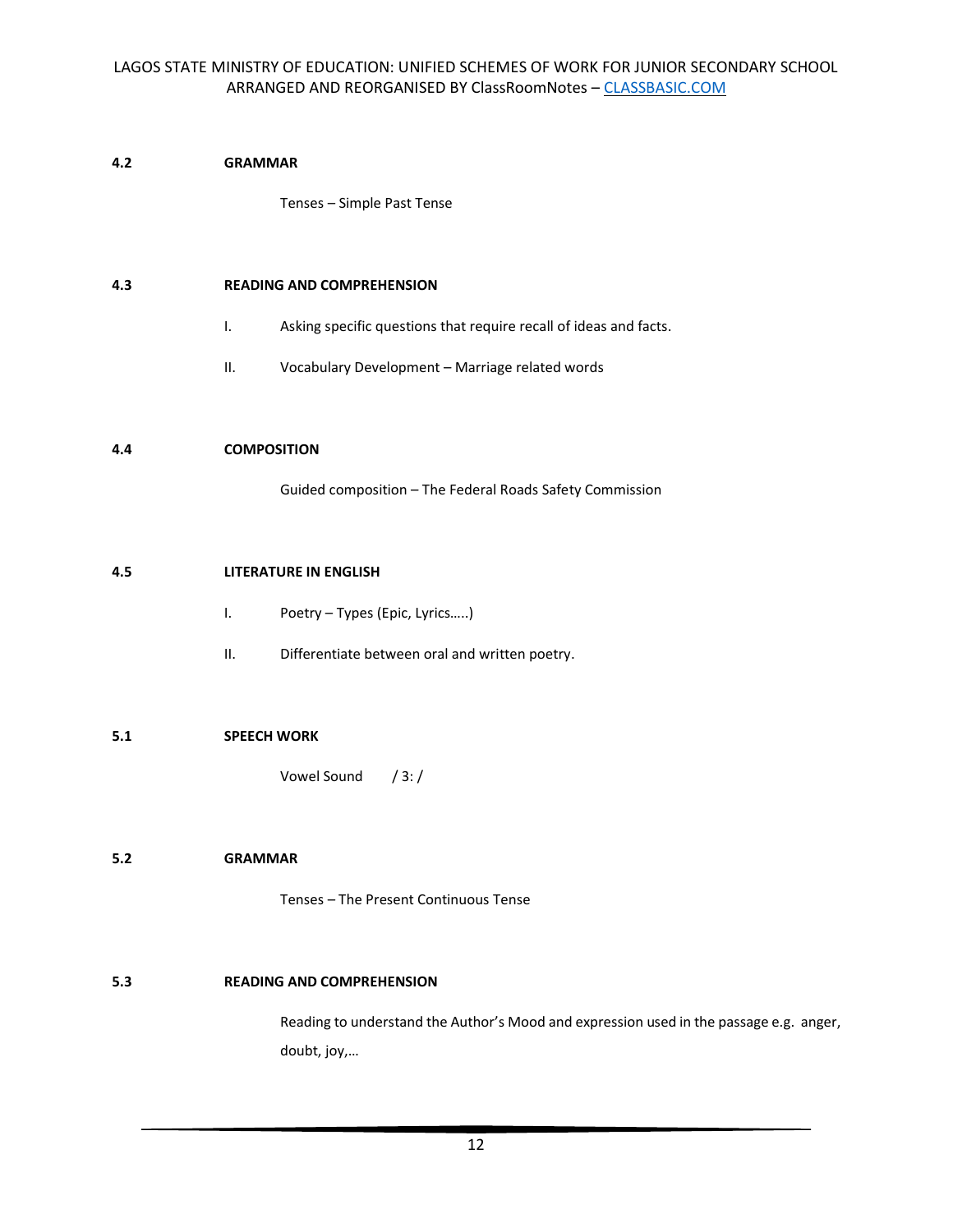# **5.4 COMPOSITION**

Narrative Essay – The Most Memorable Day of My Life.

### **5.5 LITERATURE IN ENGLISH**

- I. Drama Features (Theme, Costumes, Audience and so on).
- II. Identification of the features of drama in a given text.

### **6.1 SPEECH WORK**

Vowel Sound – / ə / sound

### **6.2 GRAMMAR**

Tenses – The Past Continuous Tense

### **6.3 READING AND COMPREHENSION**

- I. Reading between the lines to detect the Author's attitude.
- II. Vocabulary Development Child Labor and Trafficking

# **6.4 COMPOSITION**

Argumentative – Road transportation is safer than air transportation.

### **6.5 LITERATURE IN ENGLISH**

Use the recommended text on prose.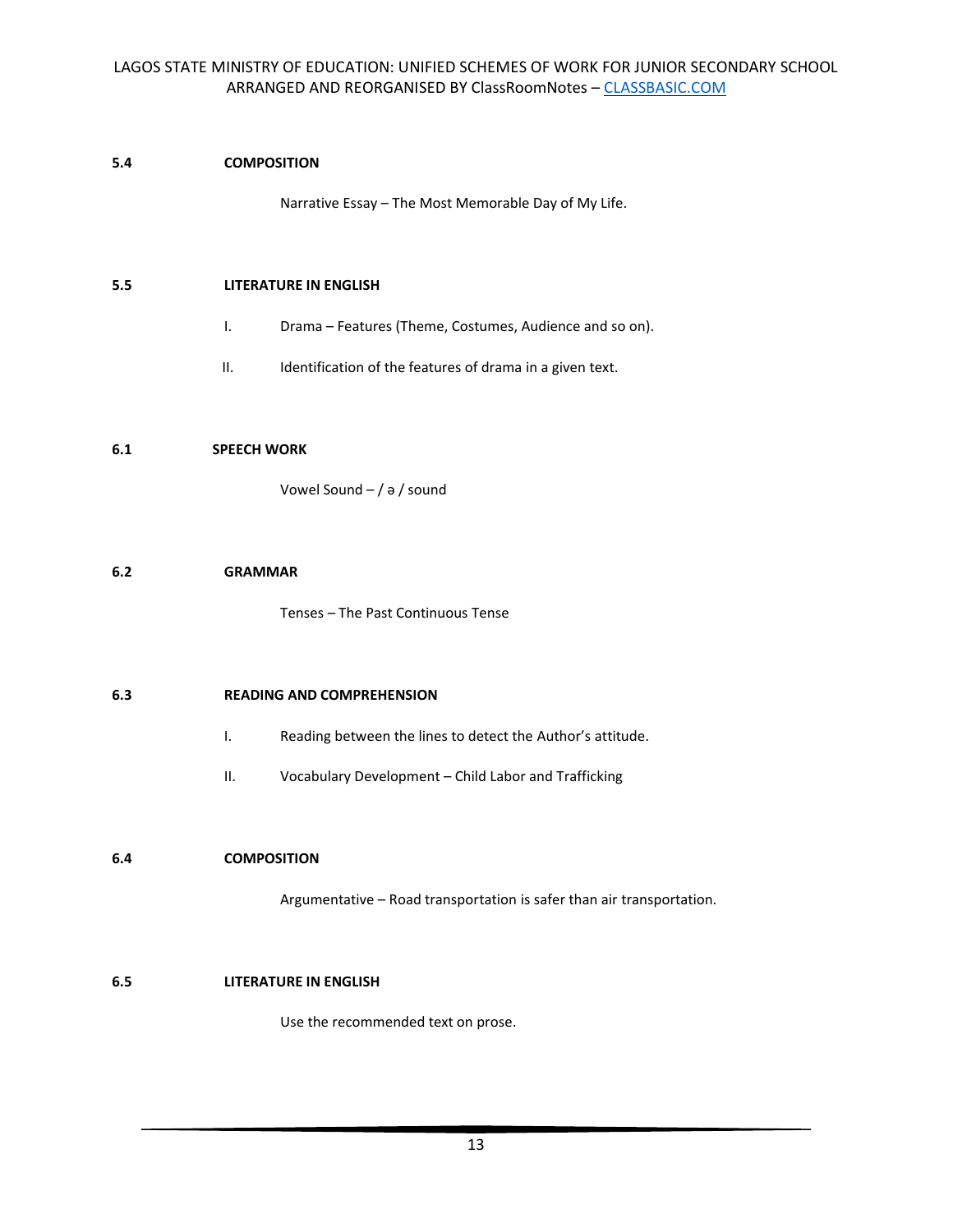# **7.1 SPEECH WORK**

Introduction to vowel contrasting / ɒ / and / ɜ: /, for example – hot and port; /a: / and

 $/\infty$  / e.g. bag, part...

# **7.2 GRAMMAR**

Making sentences with the simple present tense and the past tense.

### **7.3 READING AND COMPREHENSION**

Reading to identify the overall impression created by the author's style of presentation.

### **7.4 COMPOSITION**

Expository Essay – HIV/AIDS.

### **7.5 LITERATURE IN ENGLISH**

- I. Myths and Legends Comparing Myths and legends.
- II. Use the recommended text on drama

### **8.1 SPEECH WORK**

Contrasting vowels / e / and /  $\frac{1}{2}$  / as in egg and burn, pet and shirt.

#### **8. 2 GRAMMAR**

Tenses

- I. Future tense
- II. Making sentences with the simple future tense will and hall.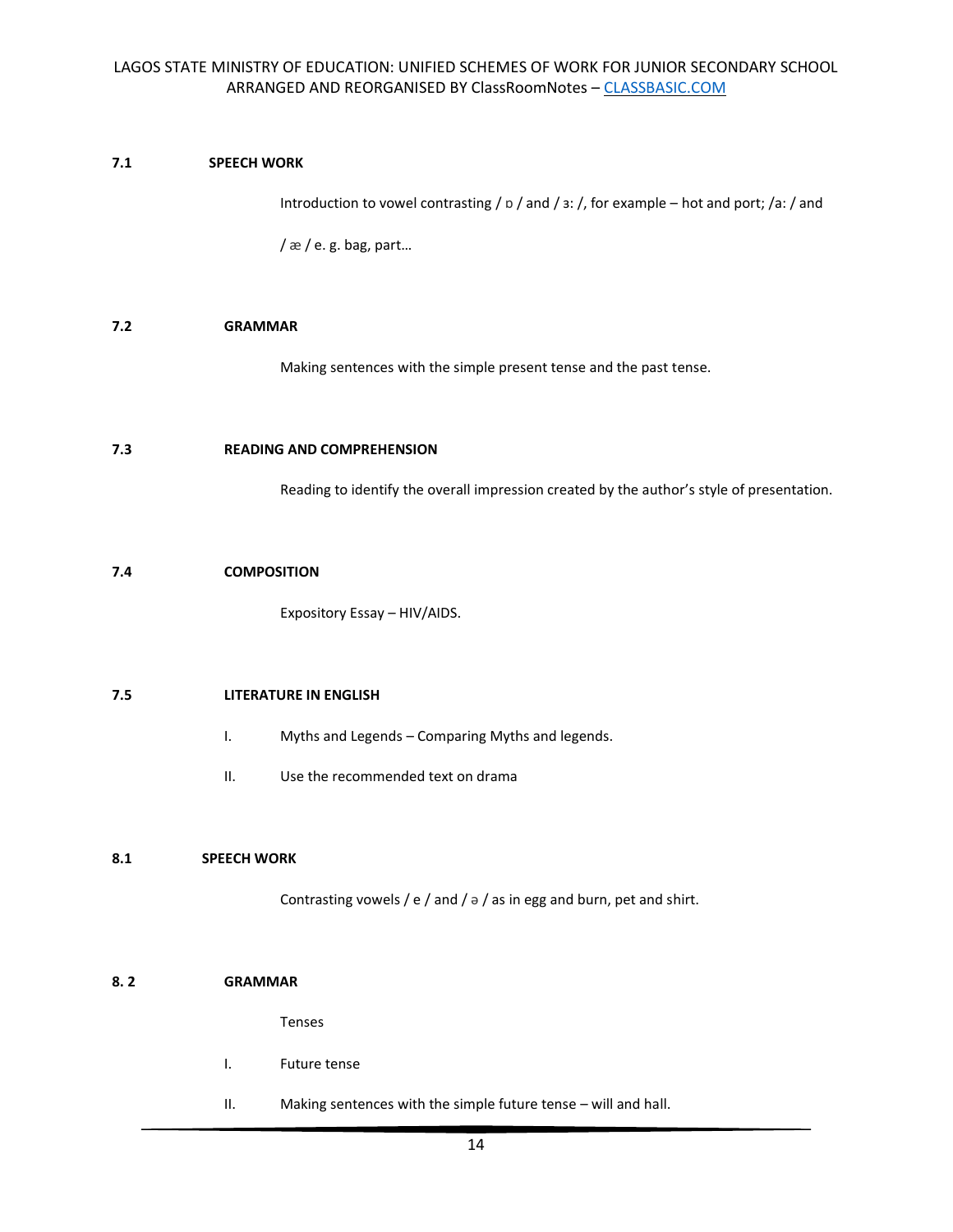### **8.3 READING AND COMPREHENSION**

- I. Reading to interpret diagrams maps and sketches accurately.
- II. Vocabulary Development Word Formation using prefixes

## **8.4 COMPOSITION**

Argumentative (Arranging ideas in logical sequences).

### **8.5 LITERATURE IN ENGLISH**

- I. Use the recommended text on drama
- II. Myths and Legends Features (magic, superstition and so on.)

#### **9.1 SPEECH WORK**

Introduction to Diphthongs

### **9.2 GRAMMAR**

Making sentences with the simple past tense.

#### **9.3 READING AND COMPREHENSION**

Reading to identify how a diagram or map clarifies or complements reading material.

#### **9.4 COMPOSITION**

Guided composition on a festival in my village.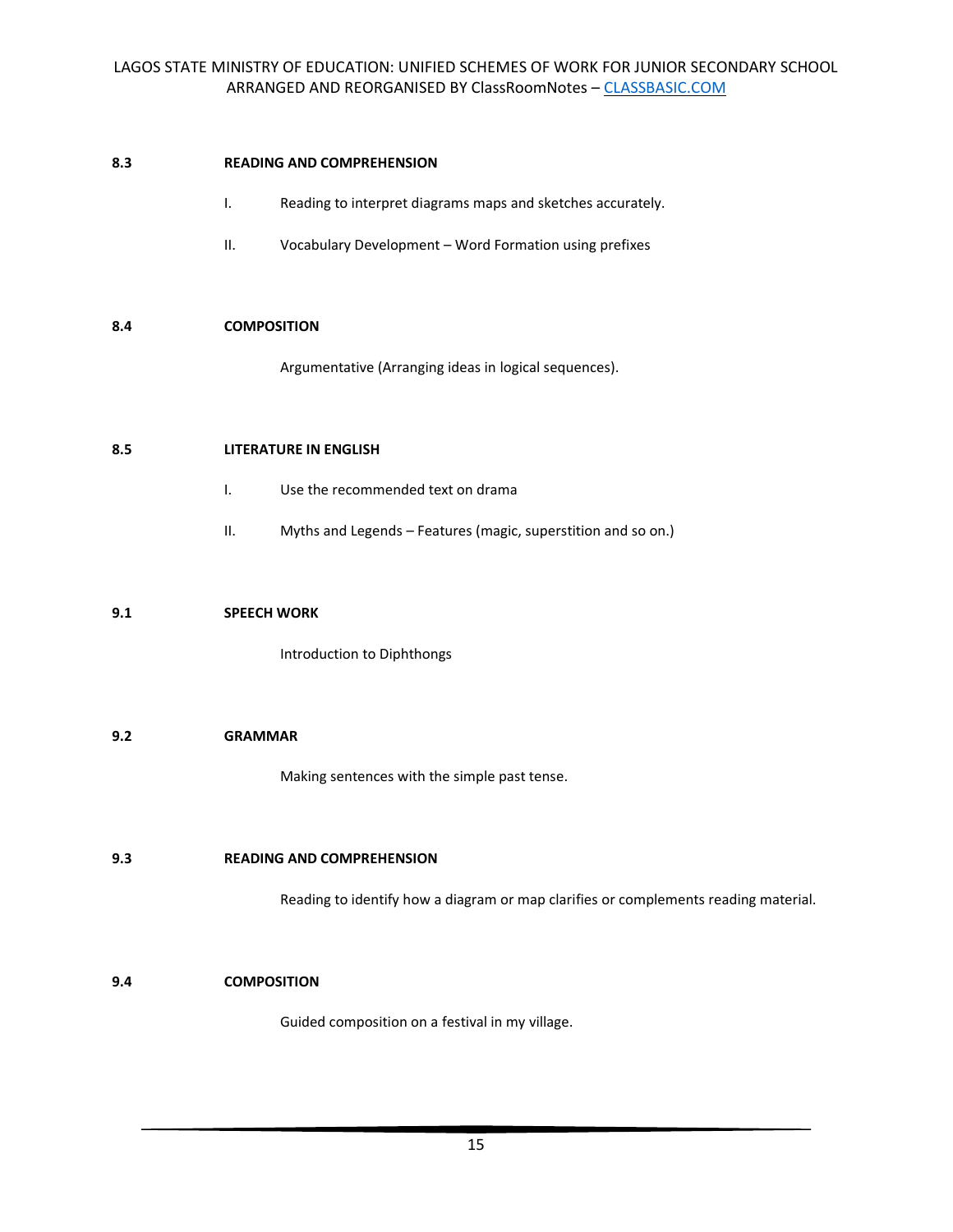# **9.5 LITERATURE IN ENGLISH**

- I. Dramatization of some scenes in the recommended text on drama
- II. A review of the recommend texts.

### **10. REVISION**

### **11. & 12. EXAMINATION**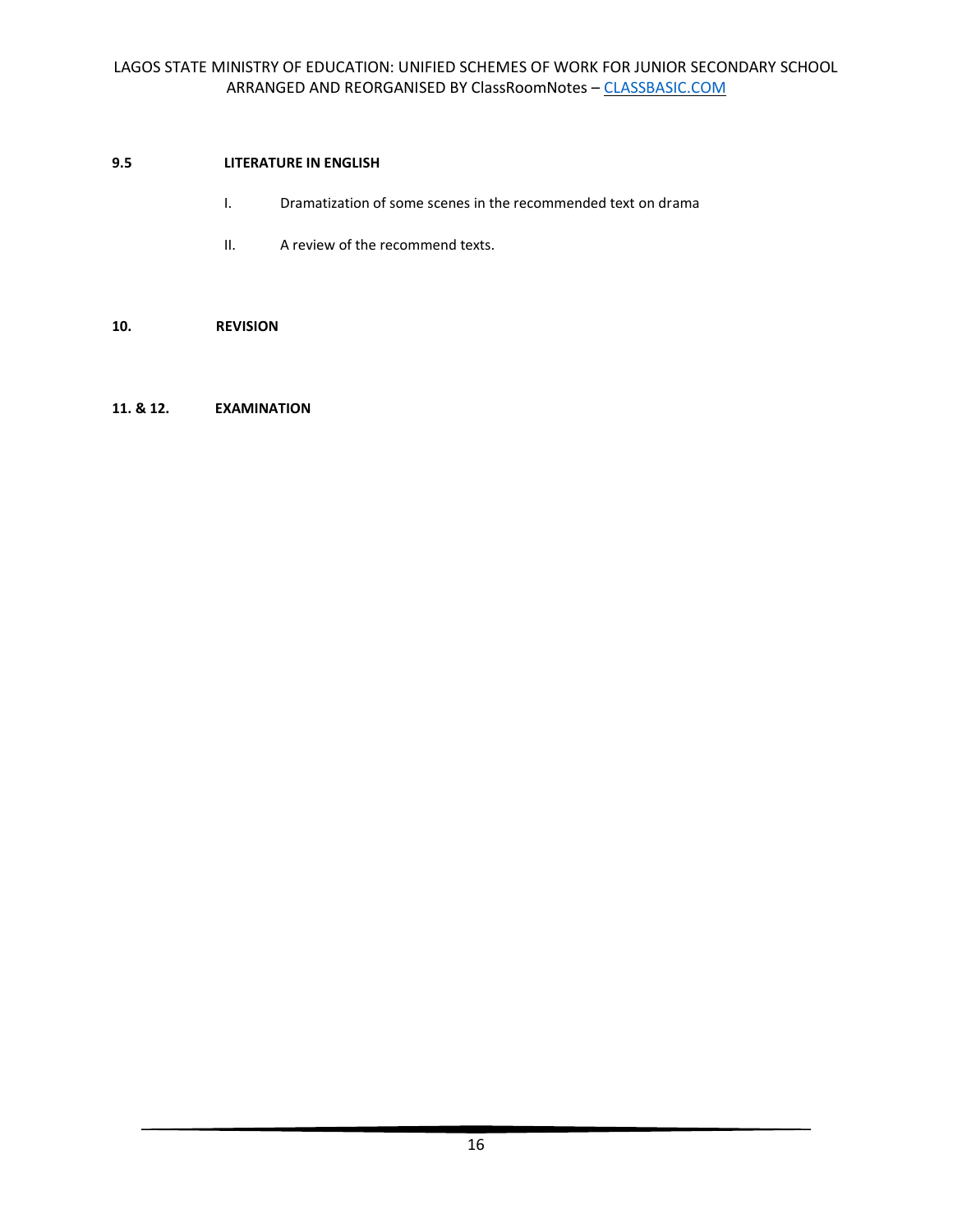# **ENGLISH STUDIES**

# **JUNIOR SECONDARY SCHOOL (JSS 1)**

# **THIRD TERM**

### **WEEKS TOPICS/CONTENTS**

**1.0 REVISION OF PREVIOUS TERM'S WORK** 

### **1.1 SPEECH WORK**

Diphthongs – / ei / - place, /oʊ/ - home, / aʊ / - mouse, / iə / - clear,

/ eə / - care, / ɔi /-boy, / ai / - find, / ʊə / - tour.

### **1.2 GRAMMAR**

Introduction to active voice and passive voice

### **1.3 READING AND COMPREHENSION**

- I. Reading to make meaning from spatial description.
- II. Vocabulary Development Air Transport

### **1.4 COMPOSITION**

Introduction to Expository Essay.

### **1.5 LITERATURE IN ENGLISH**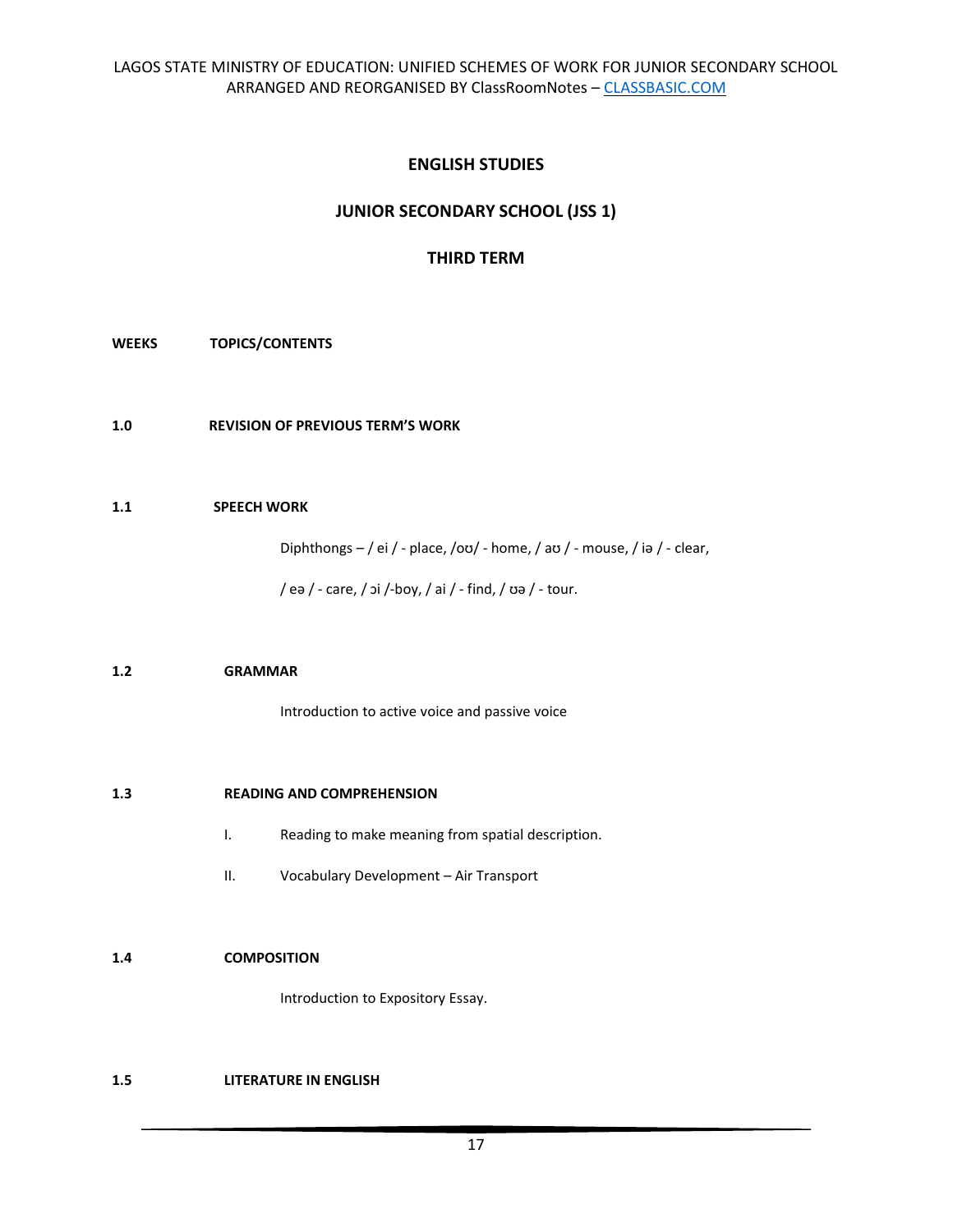- I. Use the recommended text on prose.
- II. Theme/characterization in the recommended prose text.

### **2.1 SPEECH WORK**

Identification of Diphthongs in words. For example, / eə / as in Mary

/ Meiri /, / ɔi / as in boil / bɔil /

### **2.2 GRAMMAR**

Highlighting the active voice.

### **2.3 READING AND COMPREHENSION**

- I. Reading to identify appropriate introduction and conclusion for selected topics
- II. Vocabulary Development Words related to fishing

### **2.4 COMPOSITION**

Elements of writing (cont.)

### **2.5 LITERATURE IN ENGLISH**

- I. Use the recommended text on prose.
- II. Setting / Plot in the recommended text

### **3.1 SPEECH WORK**

Introduction to consonant sounds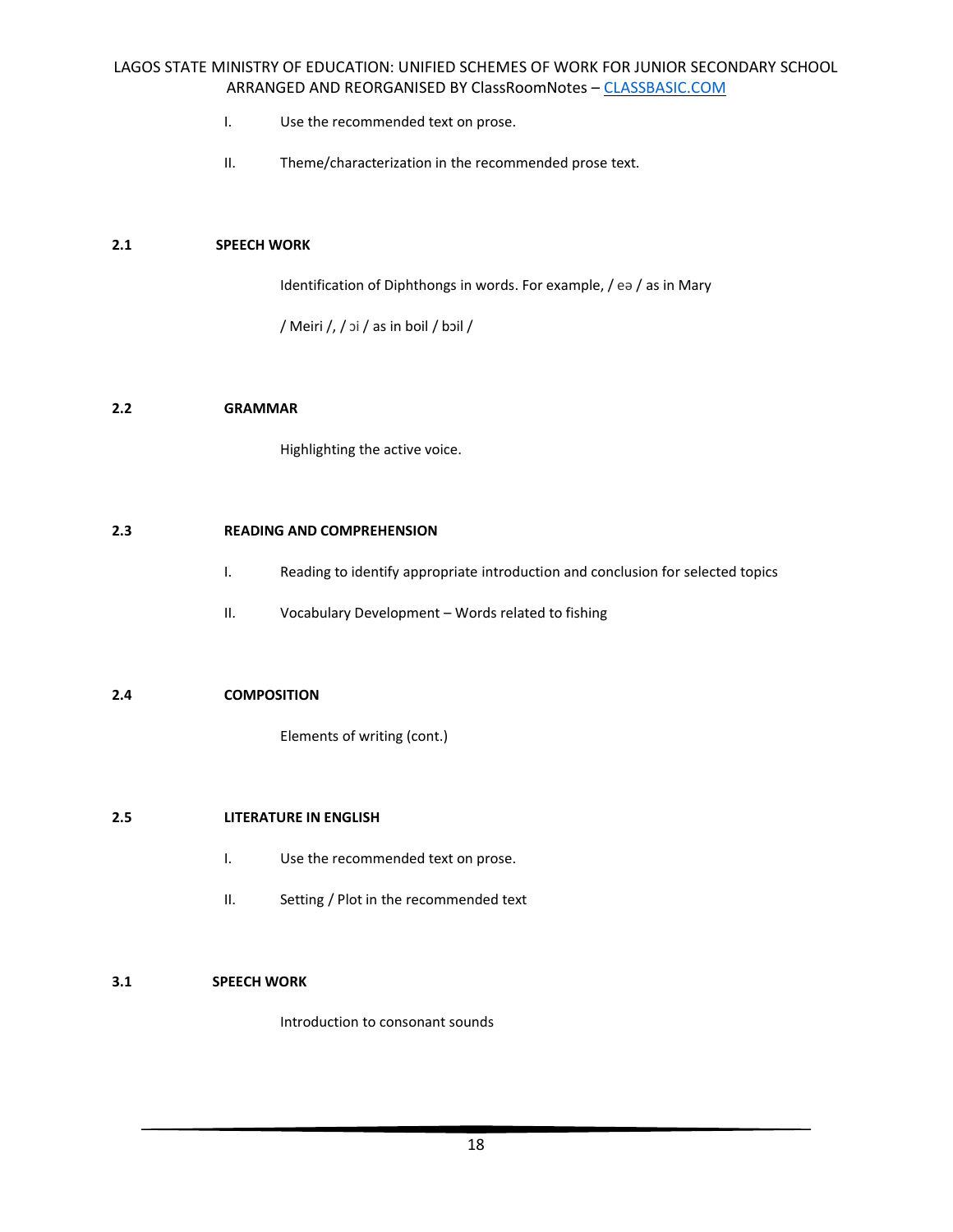# **3.2 GRAMMAR**

The Use of Passive with examples

### **3.3 READING AND COMPREHENSION**

- I. Reading to identify keywords in the passage that signals direction.
- II. Vocabulary Development words associated with the kitchen.

### **3.4 COMPOSITION**

Expository Essay (Guided writing) – The Ebola Virus.

### **3.5 LITERATURE IN ENGLISH**

Poetry and Identification of the language used in a selected poem.

# **4.1 SPEECH WORK**

Syllables – words of two, three, four syllables

### **4.2 GRAMMAR**

Exercise on Active voice.

# **4.3 READING AND COMPREHENSION**

- I. Reading to make meaning from spatial description.
- II. Vocabulary Development Words associated with the sick bay.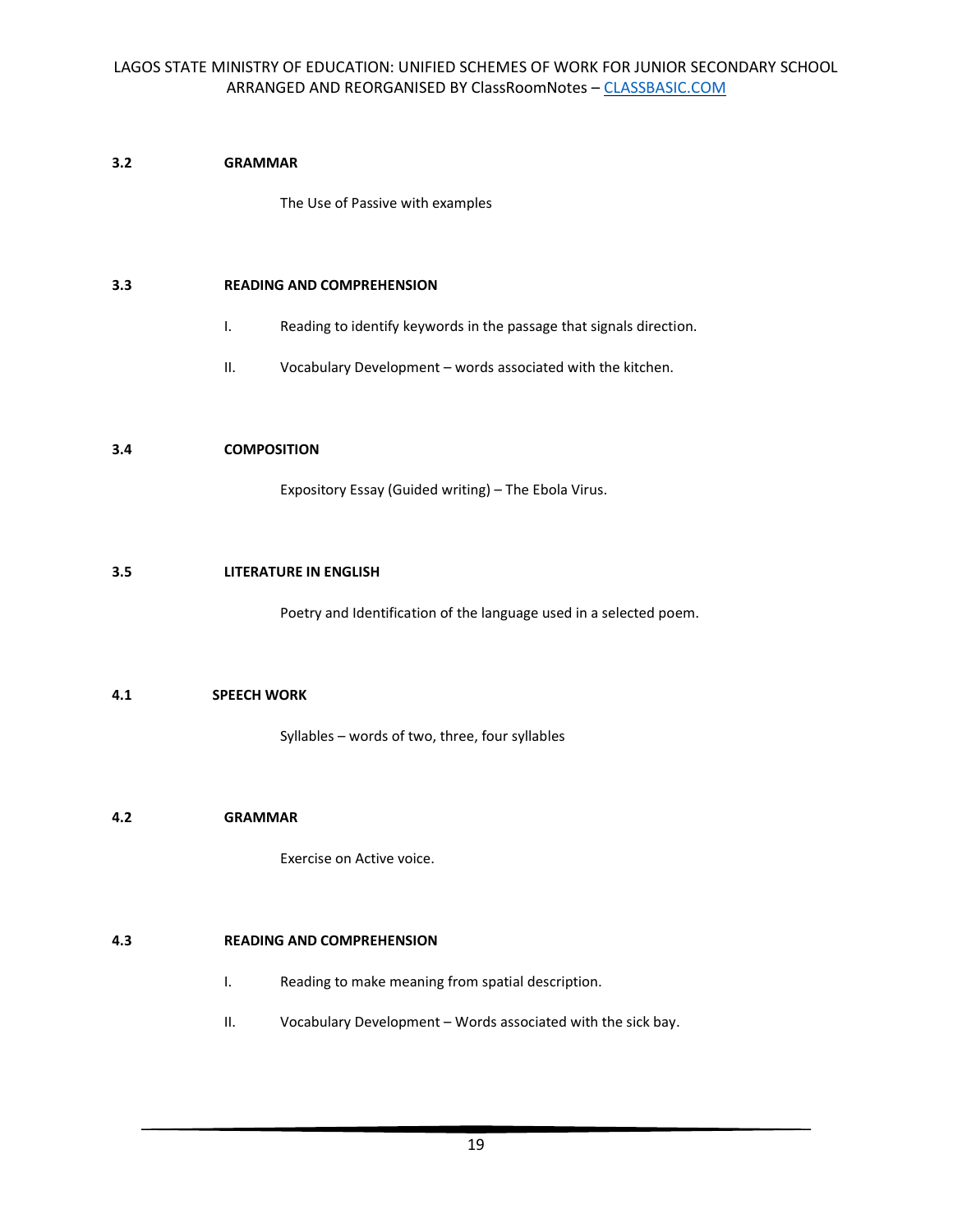# **4.4 COMPOSITION**

Argumentative Essay – Tribalism is a better evil than cultism

### **4.5 LITERATURE IN ENGLISH**

- I. Myths/Legend Identification of the moral lessons learnt from a legend.
- II. Use the recommended text on drama.

### **5.1 SPEECH WORK**

Syllables (cont.)

### **5.2 GRAMMAR**

Exercise on Passive voice

### **5.3 READING AND COMPREHENSION**

- I. Refer to week 7 of 2<sup>nd</sup> term
- II. Vocabulary Development Words associated with cooking

### **5.4 COMPOSITION**

Argumentative Essay – Cultism erodes traditional values in a society

### **5.5 LITERATURE IN ENGLISH**

- I. Identification / Explanations of the meaning of a selected poem.
- II. Identification of figures of speech in the selected poems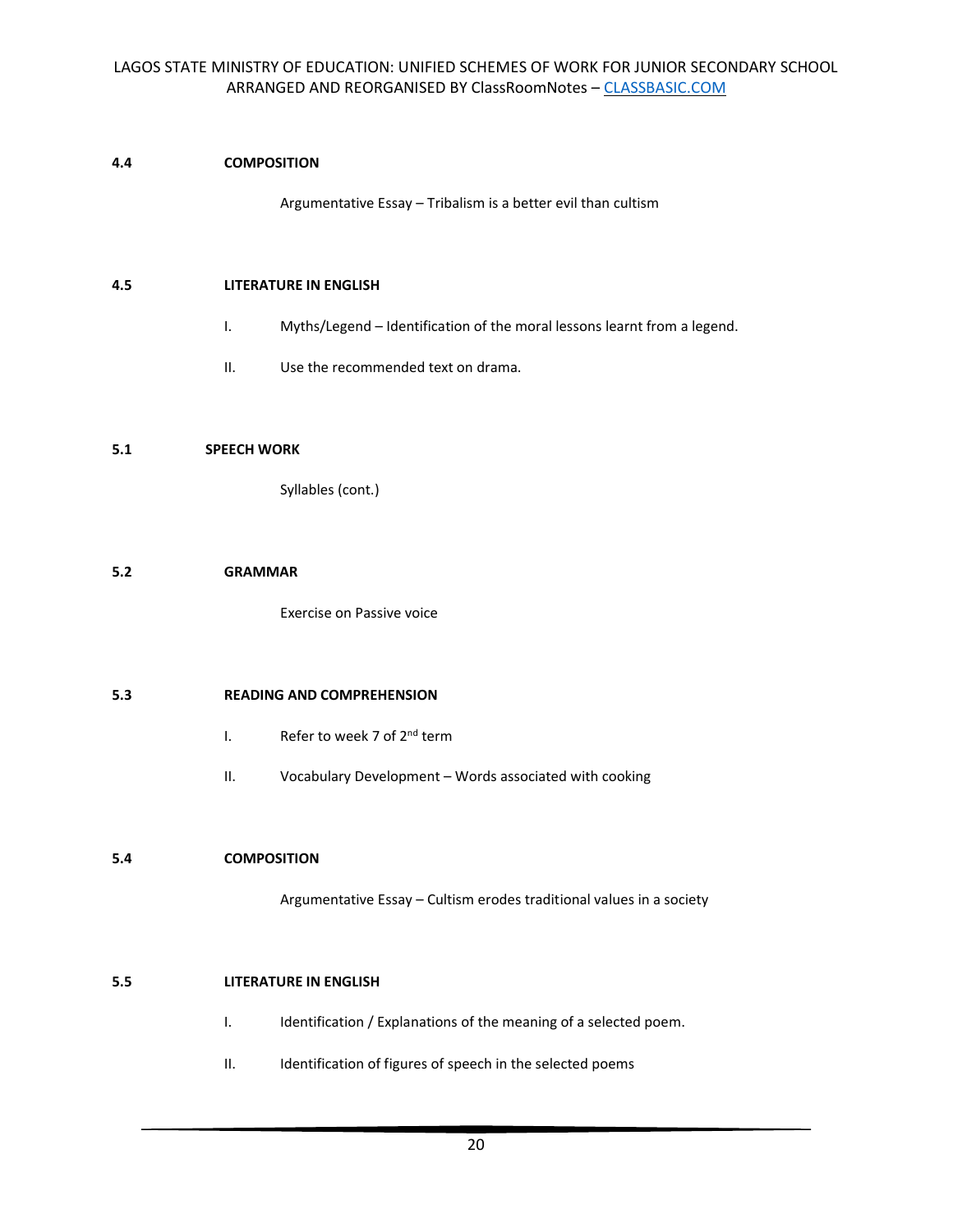# **6.1 SPEECH WORK**

Consonant clusters (asks, school, thrive, please, respect…..)

### **6.2 GRAMMAR**

Statements and Tag Questions

# **6.3 READING AND COMPREHENSION**

- I. Identification of topics sentences
- II. Vocabulary Development Words associated with teaching.

### **6.4 COMPOSITION**

Identify the differences between Argumentative essay and Expository essay.

### **6.5 LITERATURE IN ENGLISH**

- I. Use the recommended text on drama
- II. Write a Short play or story.

# **7.1 SPEECH WORK**

Word boundaries – Production of sounds with reference to linking sounds. For example, matter of fact, shah of Iran, bread and butter, poor and blind.

### **7.2 GRAMMAR**

Differentiating between polar questions tag questions.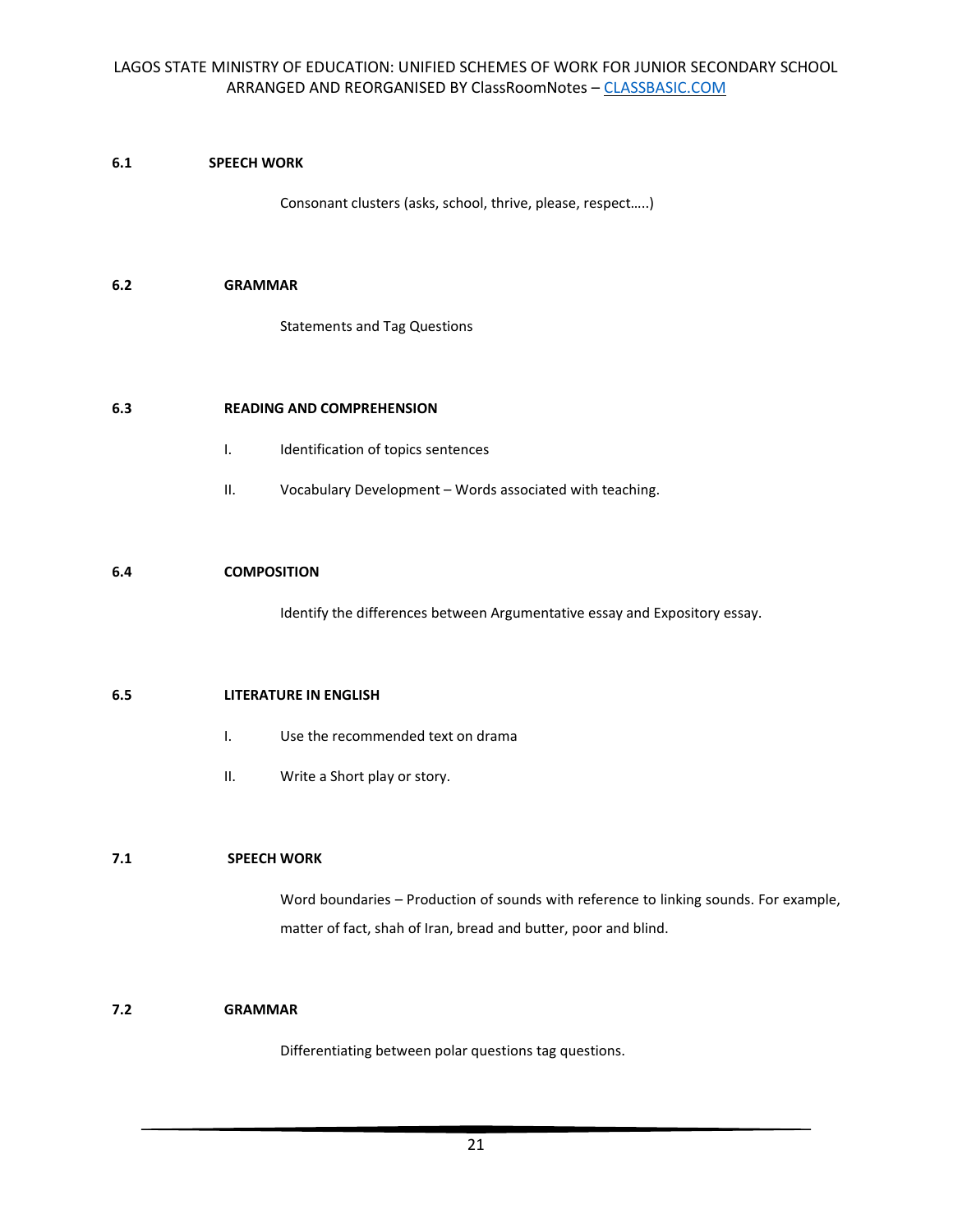### **7.3 READING AND COMPREHENSION**

- I. Refer to week 8 of 2<sup>nd</sup> term
- II. Vocabulary Development Spelling Drills

## **7.4 COMPOSITION**

Expository Essay: How to plant tress

### **7.5 LITERATURE IN ENGLISH**

- I. Use the recommended text on drama.
- II. Use similes and metaphors in sentences.

### **8.1 SPEECH WORK**

Contrasting /ei/ and / ɪə /. For example date, here, late, cheer.

### **8.2 GRAMMAR**

Exercise on Adverbials

### **8.3 READING AND COMPREHENSION**

- I. Revisit week 9 of 2<sup>nd</sup> term.
- II. Vocabulary Development Spelling drills continued.

# **8.4 COMPOSITION**

Oral Composition – School Rules